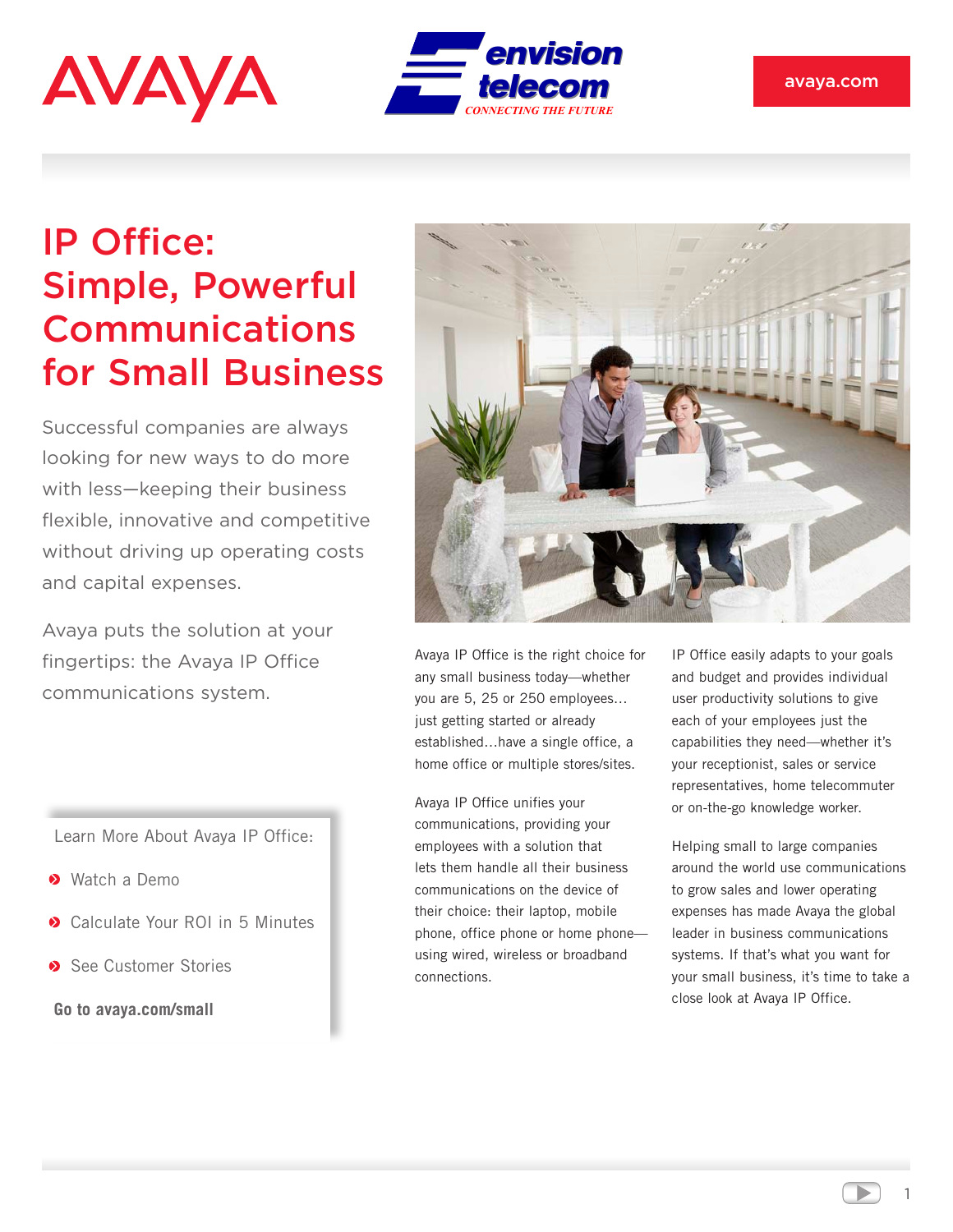



## Serving Customers Effectively with Unified Communications

Your office phone, cell phone, e-mail, texting, instant messaging and more are all essential to the way you work today.

But are you managing your communications —or are your communications managing you? Think about it—how often has the following happened in your company?

- A customer or prospect calls with an urgent, time-sensitive request, but is unable to reach the right person for an answer
- An unexpected development—severe weather, a personal matter—leaves a key employee stuck at home and completely unproductive
- Staff give out personal phone numbers (such as a mobile) that confuse customers and affect your control of those relationships
- You suspect peak call volumes result in lost calls, but have no idea how many or how much it's costing you

These are all everyday occurrences that can impact your image, your employees' ability to perform at their best, your customer service, and ultimately your bottom line. Avaya IP Office is ready to address every one of them—and much more.

Unlike other solutions, Avaya IP Office uses built-in intelligence to simplify your use of wired, wireless and Internet communications.

Instead of keeping your communications separate, Avaya IP Office brings them together so you can easily turn a home or mobile phone into an office extension, collaborate with dozens of customers or staff members on a conference call and get detailed reports that show how well your company is responding to customers.

With rich functionality, IP Office naturally creates new ways of thinking about the role communications can play in your business.

### RELY ON IP OFFICE TO CONTROL COSTS

- **Lower mobile phone/long-distance bills:** IP Office opens the door to a wide range of options for better managing your company's mobile phone and long-distance charges by routing calls through the system and over broadband links.
- **Handle more calls with fewer people:** Instead of using staff time to answer incoming calls, rely on the built-in intelligence in IP Office to route calls quickly and accurately.
- **Expand your talent pool without increasing real estate:** Is your business growing, but you don't want to add full-time staff? With IP Office you have the flexibility to have extra staff working from home—wherever that may be. Each would have access to all the communications and call handling capabilities your other employees have at the main office.
- **Eliminate conference calling fees:** IP Office makes every day conferencing affordable and practical by providing your business with built-in 128-party conferencing (up to 64 parties per conference).
- **Centralize administration:** For businesses with more than one location, IP Office enables remote management and administration from a central location. No need to have an administrator at every site.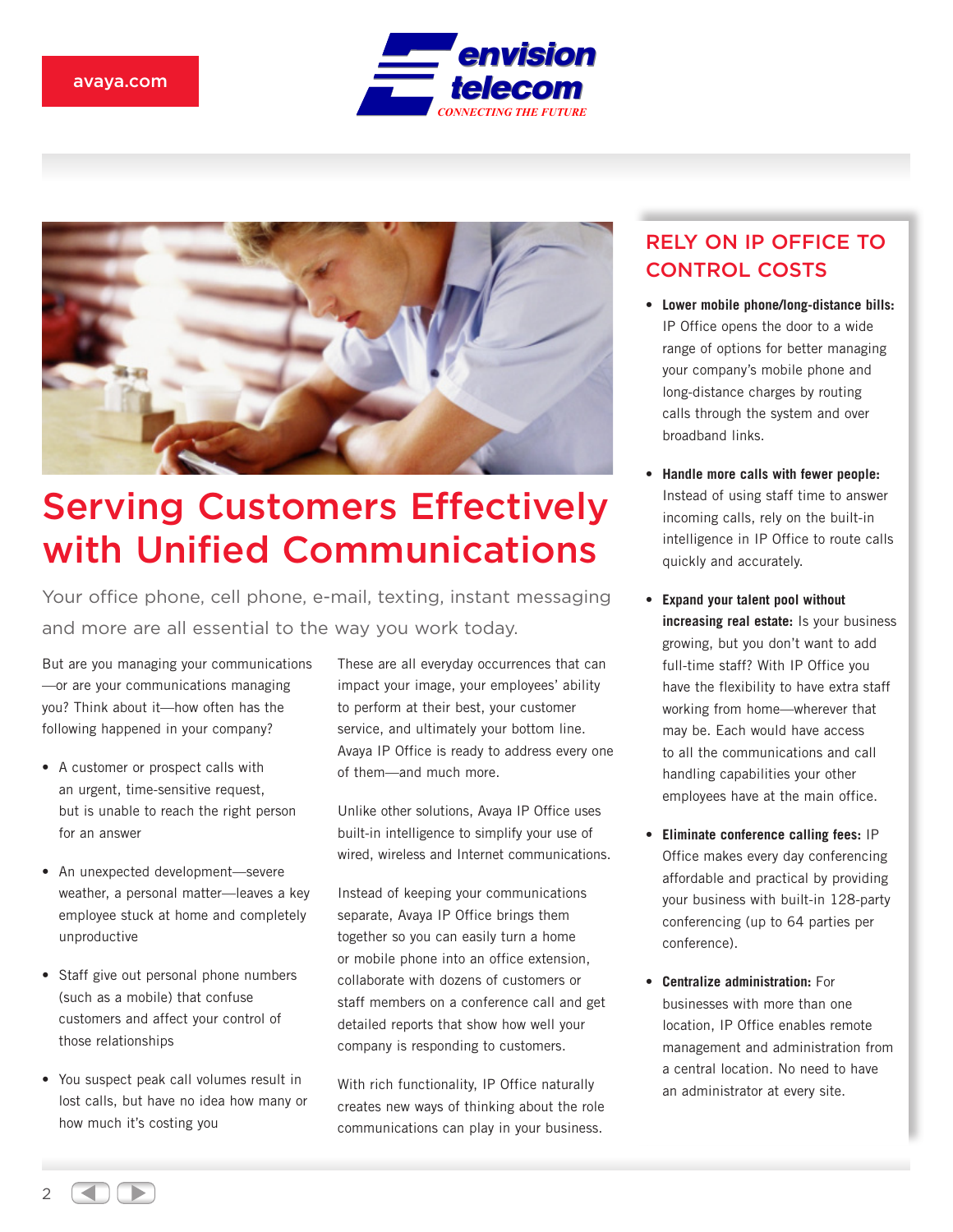

## IP Office Is Easy to Use and Manage

Whether you are adding a new employee or an entirely new office, setting up a customer service help desk or outfitting an employee to work at home, IP Office keeps it simple.

**Swiftly deploy customized features:** IP Office lets you design your own set of features your users need most. You can take advantage of pre-existing templates to set up "typical" users and quickly deploy them to all employees or specialized groups of users.

**Seamlessly integrate business applications:**  With Avaya and Avaya partners, you can integrate a wide range of applications to enhance and customize your IP Office system to the specific needs of your business (e.g., an application that automatically calls clients to remind them of appointments).

**Easily add or move phones:** Adding new phones or other devices is a matter of plugging them in and powering on—IP Office automatically reads the IP address of the device. Once it is set-up, you can move a device from extension to extension, even to another location (e.g., a home office), without having to "re-administer."

**Manage your system from anywhere:** You don't have to be on-site to manage your IP Office system—you can do it securely, from anywhere, and at any time. Administer all offices from one location—eliminating time and travel costs. IP Office administration is flexible, efficient and included with the IP Office 500 system.

### A SOLUTION YOU CAN DEPEND ON

Everything about the IP Office solution is designed to keep your communications at peak performance at all times:

- **Built-in resiliency:** For businesses with more than one location, IP Office can deliver continuous operation. In the event of a power outage, users with IP phones can automatically failover to another location, retaining full communications capabilities.
- **Advanced, remote diagnostics:** IP Office proactively identifies potential problems before they cause an outage or business disruption.
- **Proactive alarming:** Be alerted to system problems in the way that works best for you—IP Office can e-mail system alarms from any of your locations.

### CONNECT YOUR OFFICE LOCATIONS



IP Office is ideal for any company with multiple locations. Connect up to 32 sites and have all the IP Office systems communicate seamlessly. Eliminate siteto-site calling costs. Share messaging, receptionists, the office directory and much more. Manage all systems from one location. Quickly and cost-effectively set up satellite operations in remote locations that might not otherwise have justified the investment in a fully-equipped office.

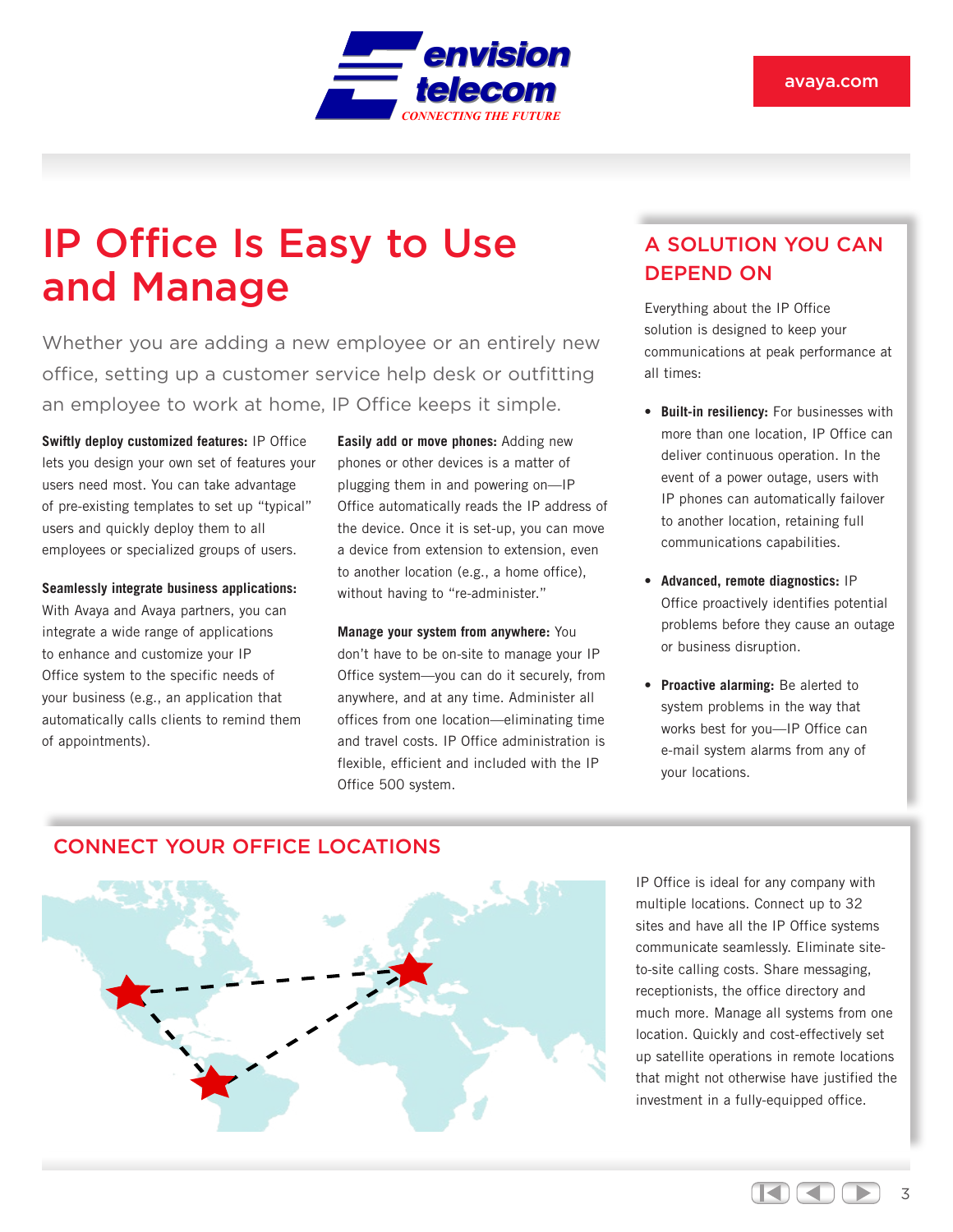

## Meet the Needs of All Your Employees

### **Essential Edition**



### *"I just need basic communications."*

Help keep your costs down and get the essential call handling capabilities growing businesses need.

**IP Office Essential Edition** is the perfect small business starter kit with all the "must haves" (call routing, Caller ID, hold/ conference/transfer, voice mail) plus a great selection of Avaya phones.

*When you are ready, move up to the Preferred Edition.*

### **Preferred Edition**

*"I want to make my people more responsive and professional."*

Communications capabilities to give your business a competitive edge… as well as the built-in capacity you need to keep growing: that's the idea behind the **IP Office Preferred Edition**. With ten times more voice messaging capacity than Essential Edition and the ability to handle dozens of calls simultaneously, Preferred Edition is the right choice for any business that wants to use communications to operate more efficiently and effectively today and for the foreseeable future.

*With IP Office Preferred Edition, you get everything that's in the Essential Edition, plus:*

**Scalable, sophisticated voice mail:** The voice messaging capabilities in Preferred Edition deliver productivity and efficiencies day-in

and day-out. Handle up to 40 simultaneous calls. Broadcast a single voice mail to the entire company, a specific department or just a team. Have the system "find" you and let you know when new messages arrive.

**Secure "Meet me" conferencing:** With its built-in conferencing capability, IP Office Preferred Edition makes it easy for all your users to host their own password-protected conference calls. The user experience becomes seamless for your staff and customers—whoever you invite to your audio conference. With its unique conference call capacity, IP Office lets you host a multitude of calls simultaneously.

**Intelligent call routing:** You never know when your most important customer will call. Now you don't have to worry. IP Office Preferred Edition gives you many programmable options to handle calls any time of the day or night. Program IP Office to recognize your best customers and even greet them with a personal message. Forward calls virtually anywhere with different options for each extension, times of day and different incoming numbers or area codes.

**Automated service prompts:** Enrich the experience for incoming callers by providing information such as wait time, information on promotions or other communications that will add value to their overall experience.

**Call recording:** Built-in call recording is a great way to keep tabs on your business operations, reduce legal risks to your company and potentially meet industrycompliance criteria. Record incoming or outgoing calls. Set it up in advance (establish a set frequency) or record on demand with the push of a button.

*When you are ready, build on your investment and just add the Advanced Edition.*



 $\Delta$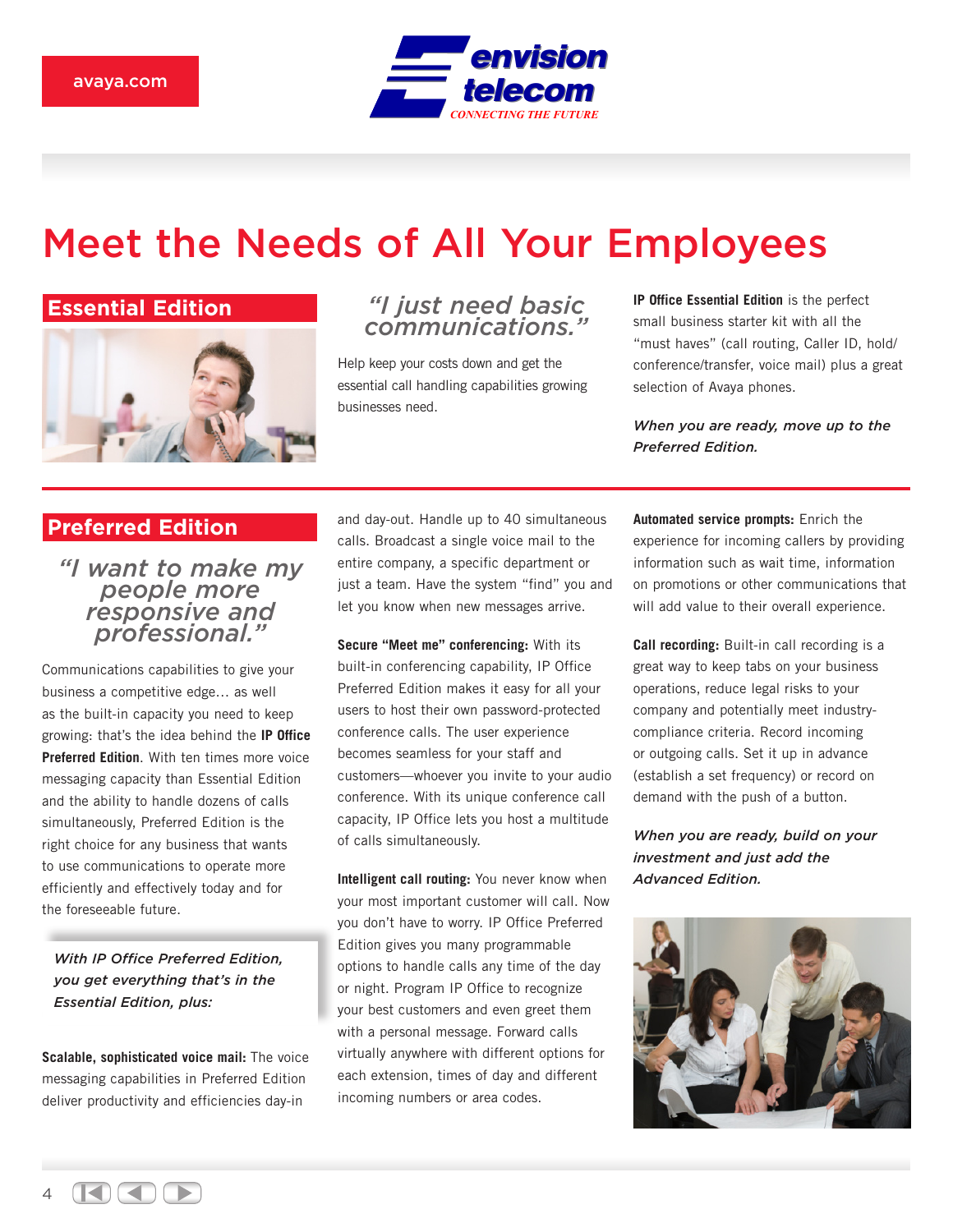#### avaya.com





### **POWER USER**

For any employee with a laptop, the Power User solution takes mobility to another level. With Power User, they can control office communications using an IP phone, mobile phone or laptop; conduct personal video calls; have calls ring simultaneously on all their devices; get automatically notified of important voice mails and e-mails (viewing them in the same inbox); set up conference calls on the fly—with up to 64 participants. It's the ultimate in communications accessibility, designed to help your people be as productive as possible—anytime, anywhere.

#### *<b>MOBILE WORKER*

The Mobile Worker solution makes any mobile phone an extension of the office phone system—complete with call handling features, speed dials and more. No more giving out personal reach numbers. You get peace of mind knowing that when customers call, they are dialing your business number. And your employees get the tools they need to stay in touch.



## Now Drive **Effectiveness** Exactly Where You Need It

### OFFICE WORKER

The Office Worker solution gives anyone using a PC a complete set of tools to help them work smarter and communicate more easily. With Office Worker, they can control all communications from the screen of their PC, get easy access to visual voicemail and use IM and presence capabilities to quickly reach co-workers.



### **S TELEWORKER**

The Teleworker solution makes any home office a remote extension of your main office. Users truly feel like a remote extension of the main office with the same phone and functionality they'd have in the office, and they turn their commute into productive time. Because it all goes through the IP Office system, you can hire talent from anywhere and save money.



 $\Box \Box \Box$ ◀

6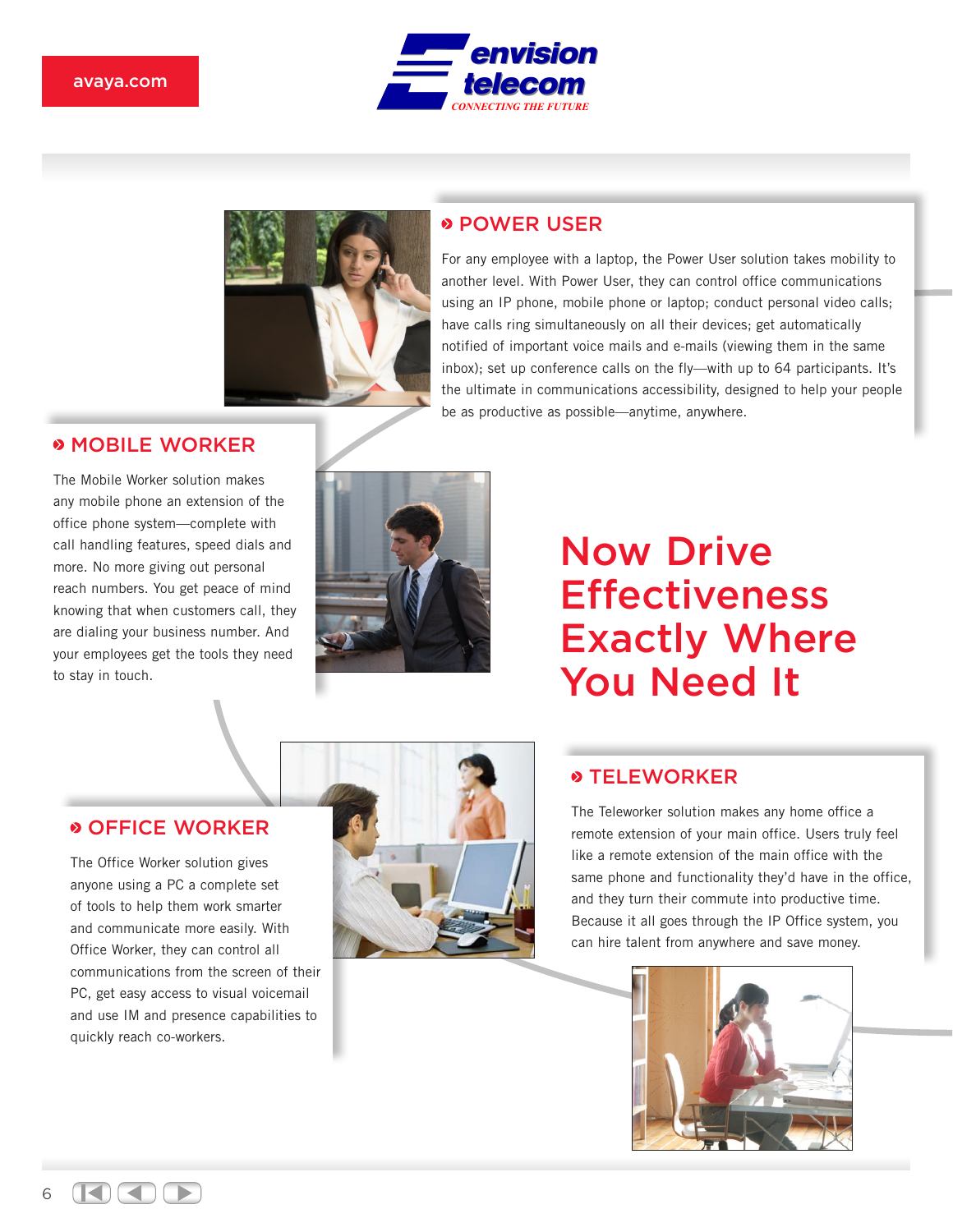# Get the Power of Unified Communications

Growing businesses that want to keep growing need to harness the power of unified communications.

Getting all of your communications working together is a key element in driving better business performance:

- Your customers expect it.
- Your employees need it.
- Your bottom line requires it.

Avaya IP Office delivers it.

In a single, compact solution, Avaya IP Office provides an unprecedented set of leading-edge communications capabilities to help your employees work better and serve your customers more effectively.

And with IP Office you have the backing of Avaya—a global leader in business communications systems—and our network of experienced, authorized



Avaya Partners: smart, local experts who understand the challenges facing small and growing businesses and know how unified communications helps solve them.

## WE'LL HELP YOU GET THE CAPABILITIES YOU NEED

Your authorized Avaya Partners will work with you to tailor an Avaya IP Office solution to meet your needs and budget. Learn more about what Avaya IP Office can do for you at **avaya.com/smallbiz**

### FLEXIBLY ACCOMMODATES YOUR CHOICE OF DEVICES

IP Office has the ability to work with IP, digital, analog, SIP or wireless technologies. Use the devices you want, wherever you need them.









#### About Avaya

Avaya is a global leader in enterprise communications systems. The company provides unified communications, contact centers, and related services directly and through its channel partners to leading businesses and organizations around the world. Enterprises of all sizes depend on Avaya for state-of-the-art communications that improve efficiency, collaboration, customer service and competitiveness. For more information please visit www.avaya.com.

© 2009 Avaya Inc. All Rights Reserved.

Avaya and the Avaya Logo are trademarks of Avaya Inc. and may be registered in certain jurisdictions. All trademarks identified by ®, TM or SM are registered marks, trademarks, and service marks, respectively, of Avaya Inc. All other trademarks are the property of their respective owners. 12/09 • SB4318





avaya.com